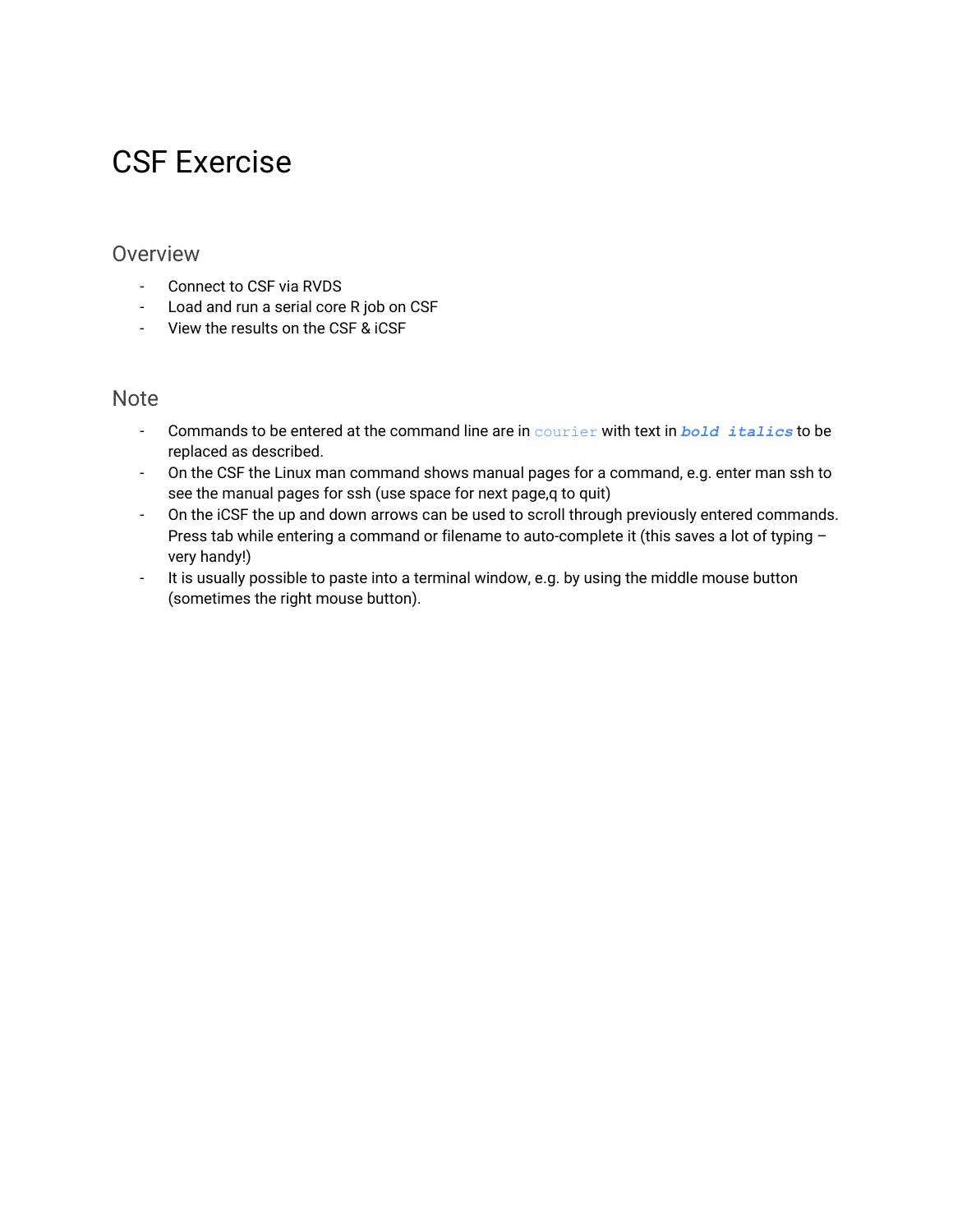### 1.Connect to the CSF

- **Resume/Restart** the previously connected session to nyx\* by opening the **X2go** software
- Open a new Terminal windows so you arrive at a **nyx\* Applications -‐> System Tools -‐> Terminal (MATE TErminal)** enter the following in order to connect to the CSF3 login node.

[username@nyx\* ~]\$ ssh –X *username*@csf.itservices.manchester.ac.uk

#### 2. A simple serial core R job on CSF

- Change directory to the workshop folder you created earlier today (remember – after today, for real job runs, you should create folders in scratch for them and then when they finish copy important files to home/rds)

[username@hlogin2 [csf3] ~]\$ cd workshop

- Start gedit (this is a default app, no modulefile to load):

[username@hlogin2 [csf3] ~]\$ gedit &

In gedit enter these three lines:

```
n<- floor(runif(1000)*10)
t<- table(n)
barplot(t)
```
Save the file (CTRL+s) as

my\_test.R

Exit

- Open gedit again and this time create a jobscript containing:

```
#!/bin/bash --login
#S -cwd
#Load software
module load apps/R/3.4.2
#Run the software/our job/our
R CMD BATCH my_test.R my_test.R.o$JOB_ID
```
Save the file (CTRL+s) as